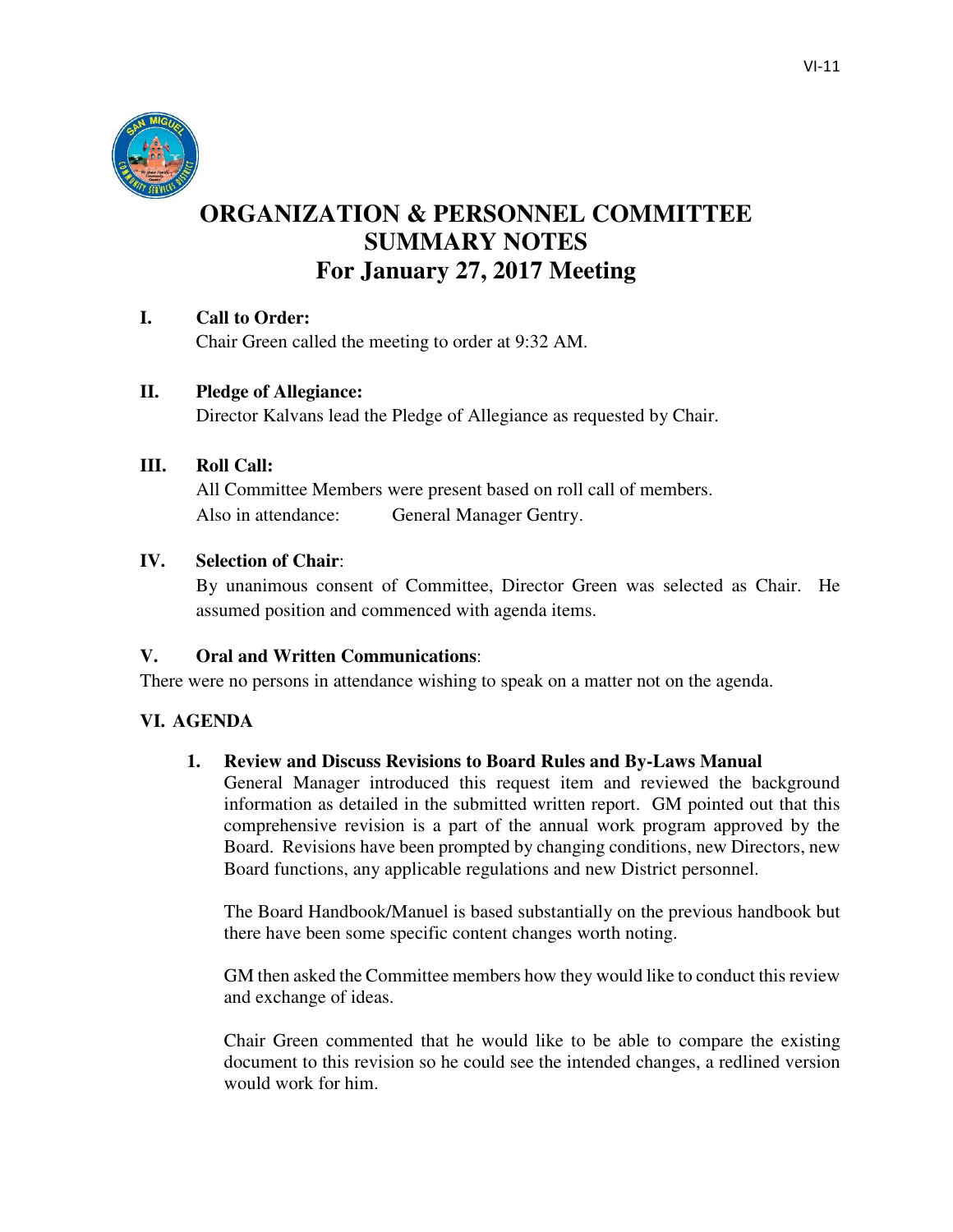On the basis of this discussion, Committee members asked and agreed that this item be brought back for the next meeting prior to Committee making a recommendation to the Board.

# **2. Review and Discussion of Job Opening Recruitment of Administrative Department position.**

GM gave a supplemental report to the submitted written report which is seeking authorization to proceed with the job announcement and recruitment of Administrative Department position.

The submitted report will be scheduled for Board consideration in February so the recruiting process can proceed.

Chair Green commented the need for some flexibility in hiring and salary level if a qualified candidate with Black Mountain experience can be found. He believes it might be useful for the Board to provide GM with some hiring/salary level flexibility. He supports use of temporary help if needed.

Director Parent commented that he does not believe it pays to be too frugal and District has to focus on grow in what the District does and will be doing in the future. He also asked if GM could check with legal on his ability to discuss.

Committee members unanimously agreed to advance this request to the Board at its next agenda.

# **3. Review and Discussion of Existing District Contractual Agreements— Continued Review**

General Manager introduced this report which represents a continued discussion of the "global review" of existing service-related agreements. Future reviews will be done as a matter of routine reporting and status reviews. The other reason for providing detailed background on this item is due to new Director coming on board.

GM indicated that Committee may provide direction or refer to the Board with a recommendation. There are 3 categories of service related contacts described in the written report. Each of those categories were briefly reviewed by GM for Committee discussion. The written report description provides information regarding each contract situation. As stated in the report, the remaining discussion item is how to hold a frank discussion on evolving the Fire Department staffing. GM reported that there is growing evidence that the Department needs to grow and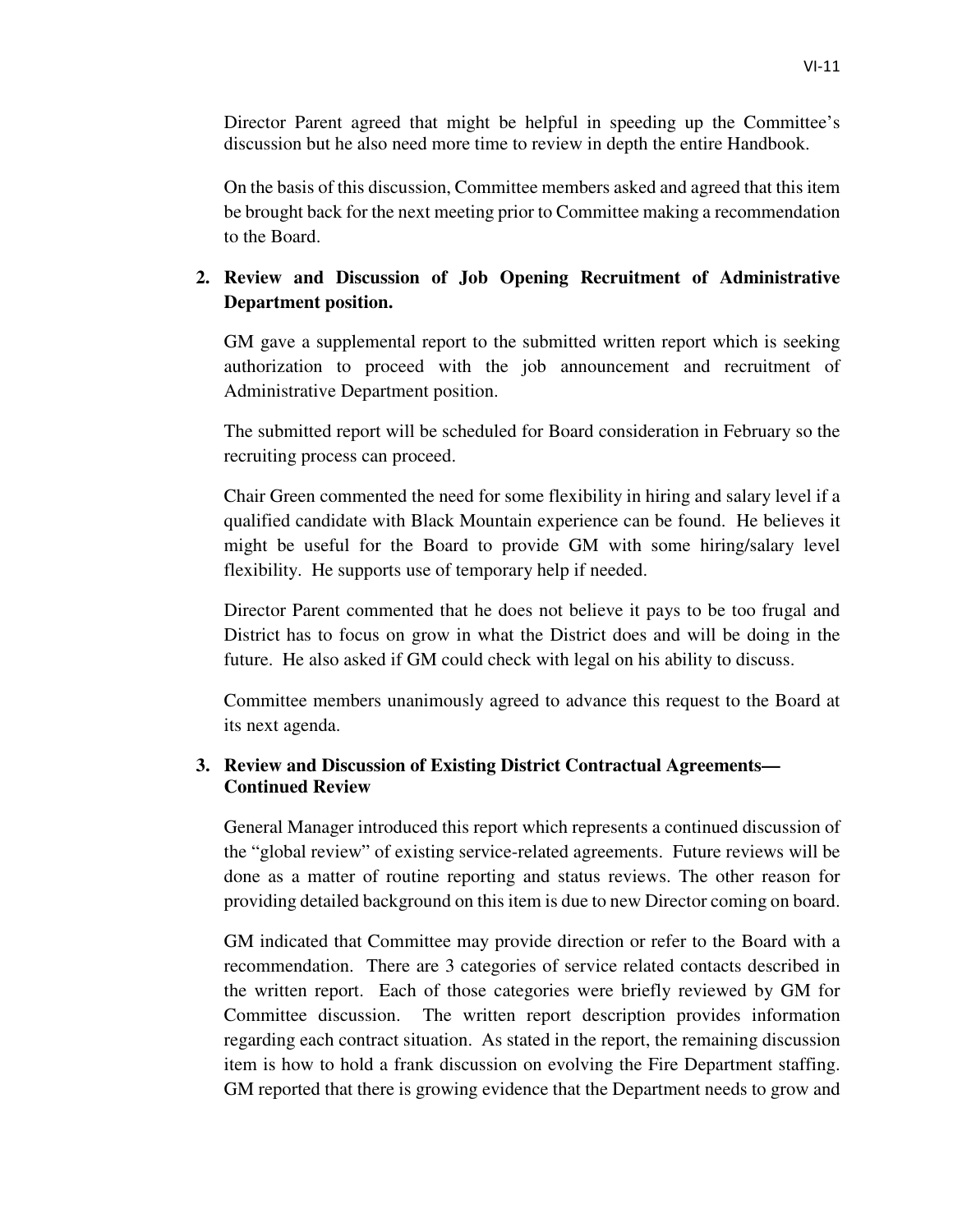evolve into some paid positions, or utilize contractual services without taking on additional District employees and related costs at this time. The option of hiring 1- 2 persons would need a full cost analysis so the Board could determine the best, most cost effective means to evolve the Department.

Chair Green commented that Board should have an examination and understanding of all feasible options but he supports splitting fire functions/duties from other District department job functions and duties. He also expressed comments about how equipment has been used in the past. He remains concerned but did not elaborate further in his remarks.

Chair Green asked about the current separation of fire contract hours and utility services. He believed that it is time to evaluate how best to meet present and future operational needs for the two functional areas of duties and consider splitting the functions.

Director Parent spoke about need to focus on how positions are being recruited and hired. He believes the District Board should discuss how to relax some of the procedures and grant more authority to the GM. He thinks there is micro-managing going on which could be hurting the ability to attract and even retain personnel.

Director Parent also stated that he would be willing to exam options but is not convinced one way or the other. If information is presented then he will determine what direction should be taken, if any. He stated that morale among staff members is quite low and is concerned how such a condition affects work performance overall.

There was no further discussion. Committee did ask for additional follow-up by GM and bring it back to Committee in near future.

There were no public comments or requests to speak on this item.

# **4. Review and Discuss General Manager's Report on Status of Utility Services Recruitment**

GM provided supplemental verbal information to the submitted written report. GM stated that since the report was published, a website has been identified and being used to advertise and list the 2 open Utility Services positions. That website is free cost and has, as of the meeting dated, generated several candidates and applications. The results of this approach has produced more candidates with qualifications then has been previously realized by the District. Recruitment closes on February 22<sup>nd</sup>.

 Director Parent commented that District needs to get these personnel in place because they are sorely needed.